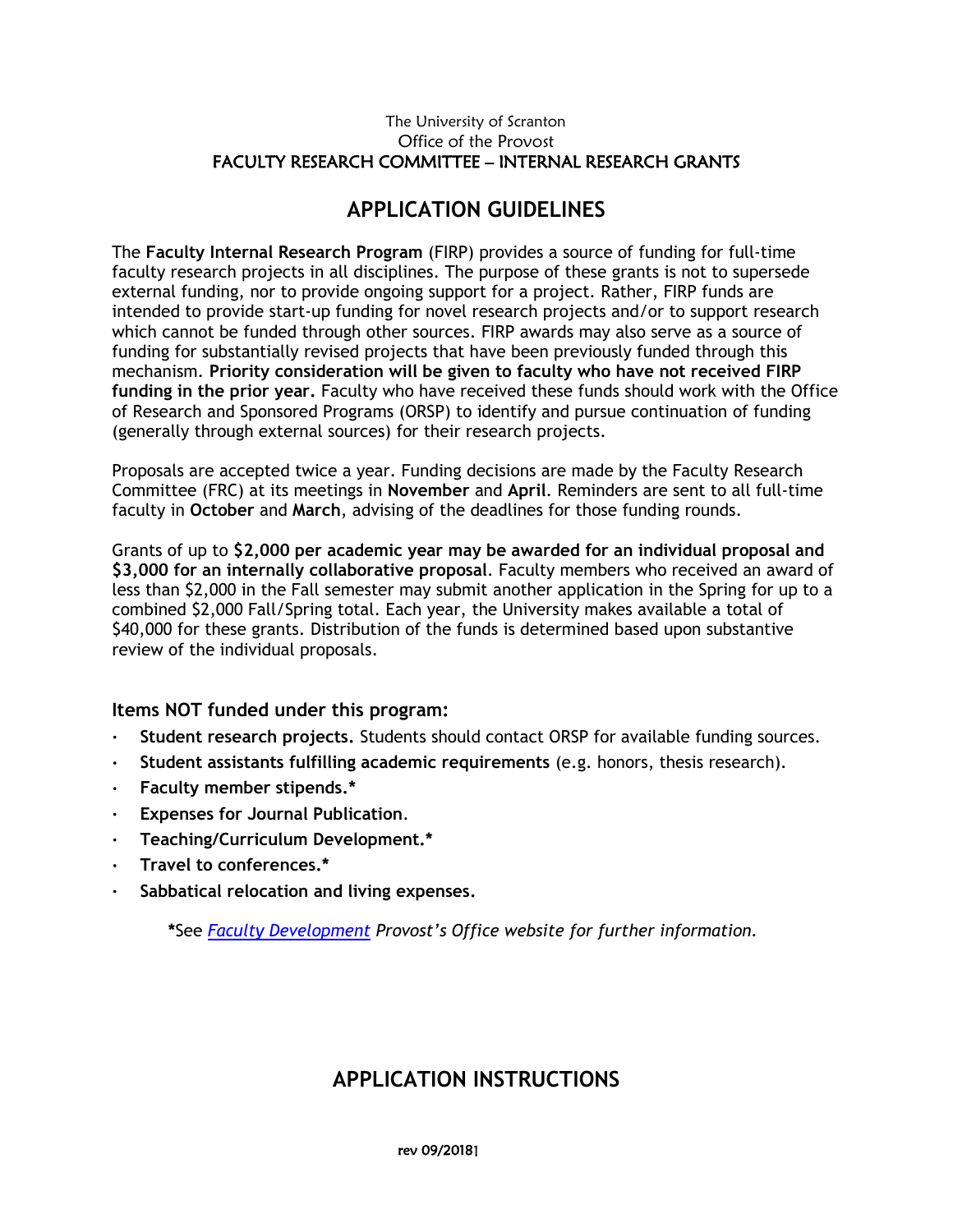## The University of Scranton Office of the Provost

### FACULTY RESEARCH COMMITTEE – INTERNAL RESEARCH GRANTS **I. COVER SHEET**

- **A. Identification -** fill in the blanks as follows:
	- **1. Name and Department** of each applicant;
	- **2. Title** of proposal;
	- **3. Total Amount** being requested;
	- **4. Start Date** of project;
	- **5. End Date** of project, and;
- **B. Approval Status** (if required for your project). Note: If *IACUC, IRB, or IBC approval* is required, **a protocol must have been at least reviewed by the appropriate committee, thus pending approval,** at the time of submission of the funding proposal. The associated protocol must be submitted and reviewed by **November 1** for Fall submissions and by **April 1** for Spring submissions.
	- **a.** *[IACUC](http://matrix.scranton.edu/academics/provost/research/research-compliance/IACUC.shtml)* (Institutional Animal Care and Use Committee) Date of Approval or Review Date, if pending
	- **b.** *[IRB](http://matrix.scranton.edu/academics/provost/research/research-compliance/IRB.shtml)* (Institutional Review Board for the Protection of Human Subjects) Date of Approval or Review Date, if pending
	- **c.** *[IBC](http://matrix.scranton.edu/academics/provost/research/research-compliance/IBC.shtml)* (Institutional Biosafety Committee) Date of Approval or Review Date, if pending
- **C. ABSTRACT (use space provided only):** The abstract **MUST** provide a descriptive overview of the entire project using language that can be understood by reviewers who are not subject matter experts (i.e., must be written in layman's language). Include statements concerning the project's significance, the proposed activities, and the project's intended objectives. Proposals which include abstracts containing purely technical language will not be approved.
- **II. BUDGET -** *Please use Budget Form provided. Itemize all budget requests and explain items included on Budget Form, e.g., calculation base, relevance to the project, how additional expense will be covered.*
	- **A. Salaries and wages –** include here all persons employed by the University and paid through the University payroll. (Note: all students must be paid through University payroll.) Funds may be requested to cover the cost of hiring students to assist in a faculty member's project at the rate of \$10 per hour for undergraduate students, up to \$14 per hour for undergraduate students with special expertise (e.g., graphics, web design, data analysis, software or other expertise as described in the budget justification) required by the project, and \$14 per hour for graduate

students. Students working on research to fulfill educational requirements (e.g. honors work, thesis research, etc.) may not be paid under this program.

**B. FICA** is required by the IRS for all University personnel. Calculate at 7.65% of salaries and wages.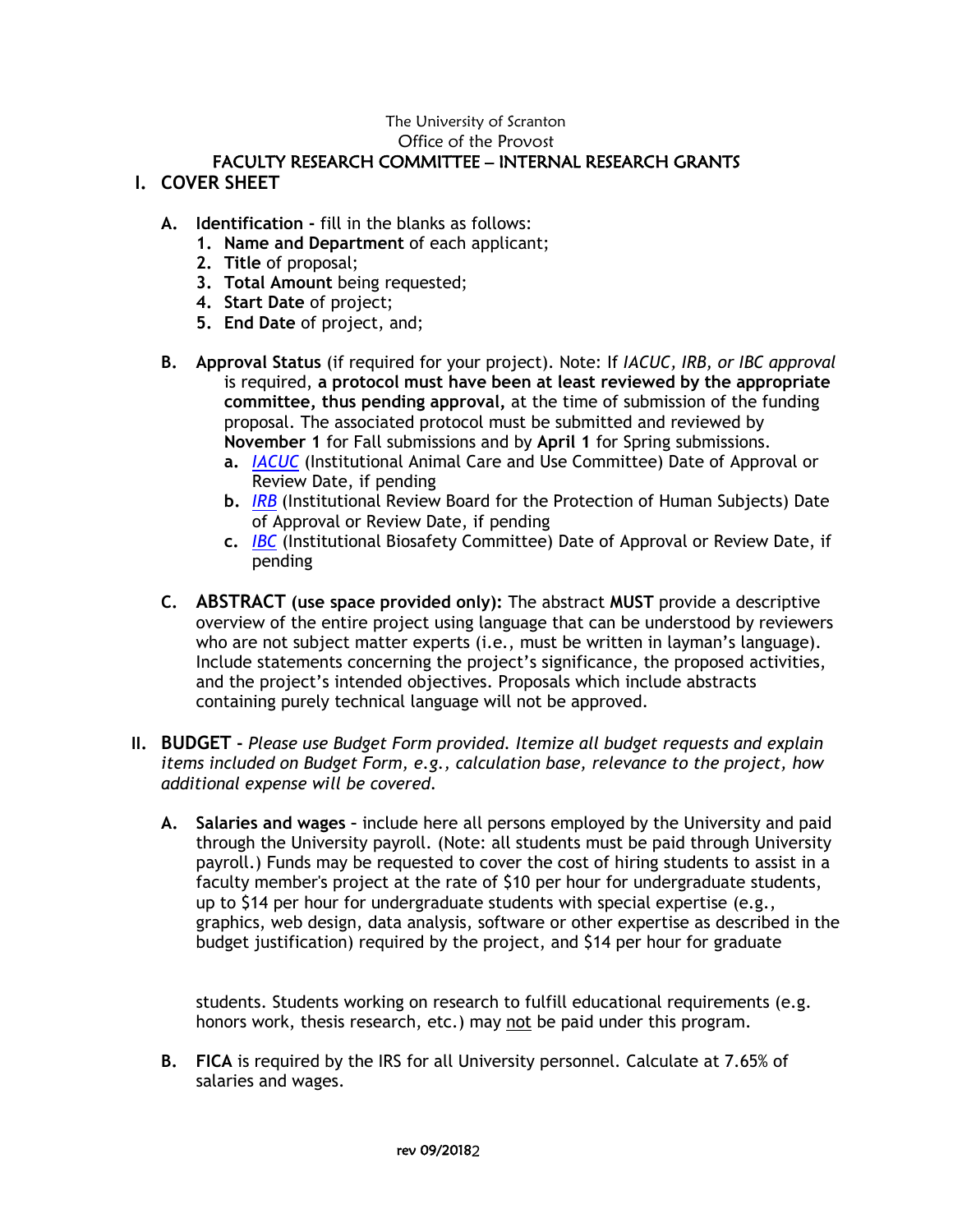# The University of Scranton Office of the Provost

## FACULTY RESEARCH COMMITTEE – INTERNAL RESEARCH GRANTS

- **C. Consultants and Fee-for-Service Personnel**  include all persons not employed by the University of Scranton. FICA is not required; a 1099 form will be issued if applicable.
- **D. Supplies** include all consumables such as laboratory supplies, paper, stationery, envelopes, stamps, computer disks, or any project-specific software. This budget category also includes non-consumable lab materials and small "equipment." **Note:** The University definition of equipment is an article of non-expendable, tangible, personal property costing \$5,000 or more per unit. Any questions about this definition should be directed to the ORSP.
- **E. Tablet Computers.** Funding for the purchase of an iPad or other tablet computer may be granted at the discretion of the FRC. A persuasive justification for the need of this type of system, specific to the proposed research, is crucial for consideration of the expense.
- **F. Only equipment (including tablet computers)** that is specific to the project will be considered for funding. Equipment purchased under an internal grant remains the property of the University following completion of the project.
- **G. Travel** is supported when essential to the research project and must be explained in the Budget Justification. If travel is needed for collaboration, explain why this cannot be accomplished using technology. Calculate expenses at the University [approved rates.](http://web2.scranton.edu/purchasing/Travel-Policy.pdf)
- **H. If total project expenses exceed allowable funding**, identify the source of the additional funds.
- **III. BUDGET JUSTIFICATION:** Provide a written explanation of each component of the budget, which "justifies" the cost in terms of the proposed work. The explanations should focus on how each budget item is required to achieve the aims of the project and how the estimated costs in the budget were calculated. The Budget Justification should follow the order of the budget items in the form and as explained above.
- **IV. NARRATIVE (Limited to six pages): Narrative must be 11-point font or larger and must be double-spaced. If the narrative does not meet these requirements, or exceeds six pages in length, the proposal will not be reviewed.**

**Please note: The FRC is composed of faculty from a variety of disciplines. With that in mind, the narrative should be written for a general audience using layman's language.**

**A. Background and Significance:** Discuss your project in the context of your research agenda and your academic field, including documentation/justification with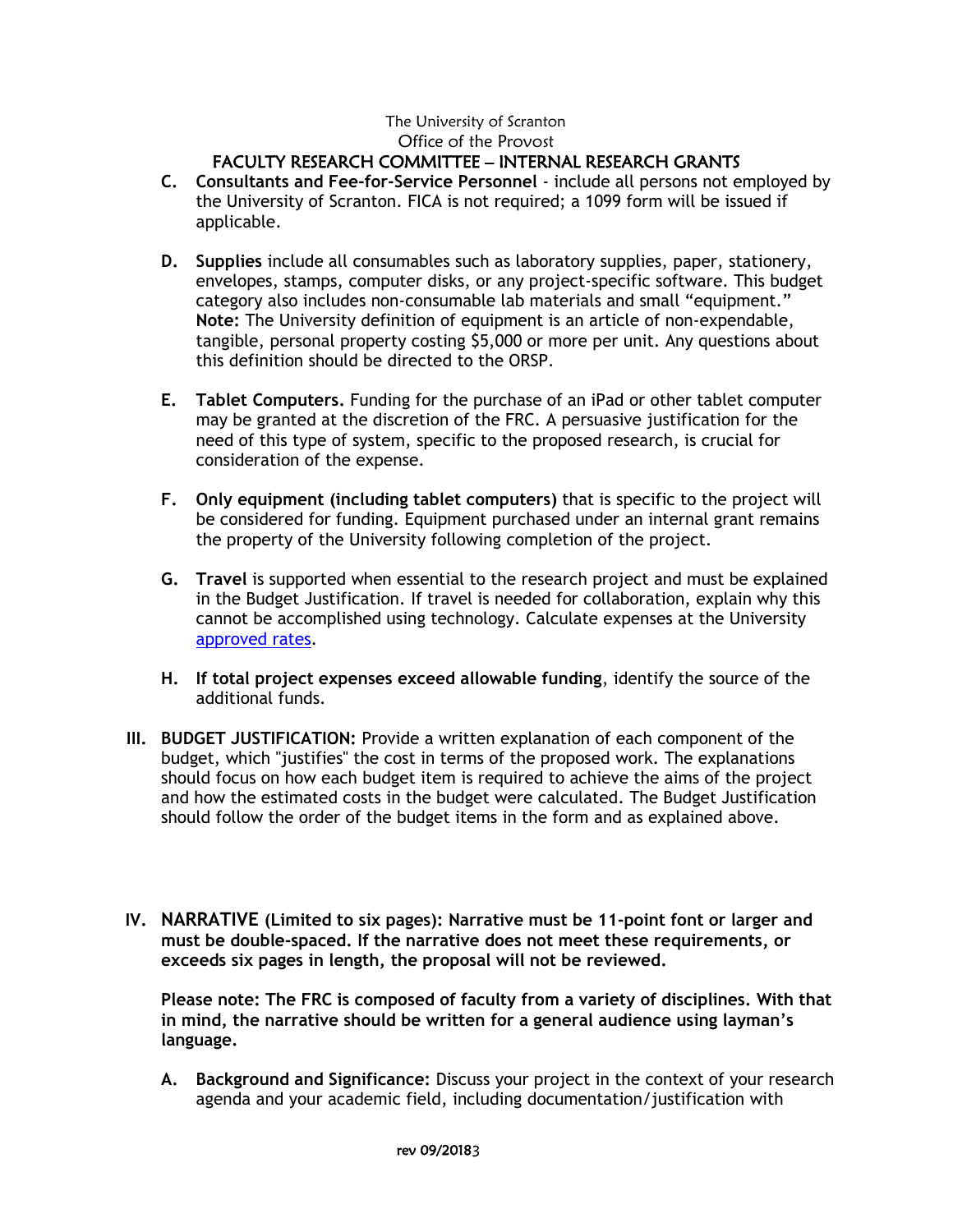#### The University of Scranton Office of the Provost

## FACULTY RESEARCH COMMITTEE – INTERNAL RESEARCH GRANTS

citations from the literature, as appropriate. This section should include relevance and significance of the proposed project.

- **B. Objectives of the Research Project:** This section must describe the specific objects/goals of the project in detail, and must include a timeline for the project.
- **C. Methodology:** This section should answer the question: "How, when, and where do you intend to perform the study?" Describe project activities in detail. **Note:** Methodology section **must** include a detailed description of the method of data analysis, including statistical analyses, which will be employed, if applicable.
- **D. References:** List references cited.
- **E. Dissemination Plans:** Discuss plans to disseminate your results, e.g., conferences, publications, and any other research products.
- **F. Additional Funding Sources/Plans for Continuation of Funding:** Describe other sources of funds sought and/or awarded for this project (via internal or external funding mechanisms). The Budget section of the application should clearly identify how other funds, if any, will be utilized for the project, and what specific costs this grant would cover. Also describe plans for seeking future extramural support for the project. **NOTE:** FIRP funds are intended to serve as initial funding, not ongoing project support. Therefore, faculty seeking this funding should present a plan for obtaining external support for the research beyond the proposed award period.
- **V. BIOGRAPHICAL INFORMATION – All applicants (1 page each):** Include only information which is pertinent to the project, most recent degree, and relevant publications.

For each applicant, provide a list of all Internal Research Grants received in the past three years. Please list each project as follows:

- **1.** Title of project
- **2.** Date funded
- **3.** Amount funded
- **4.** Results of project, e.g. publications, presentations, external funding sought/received (source and amount).

**NOTE:** A final report for each grant must be submitted to the ORSP within *60 days of the end of the award period*. Failure to submit a final report will prohibit the faculty member from submitting any future FIRP applications.

## **SUBMISSION INSTRUCTIONS**

rev 09/20184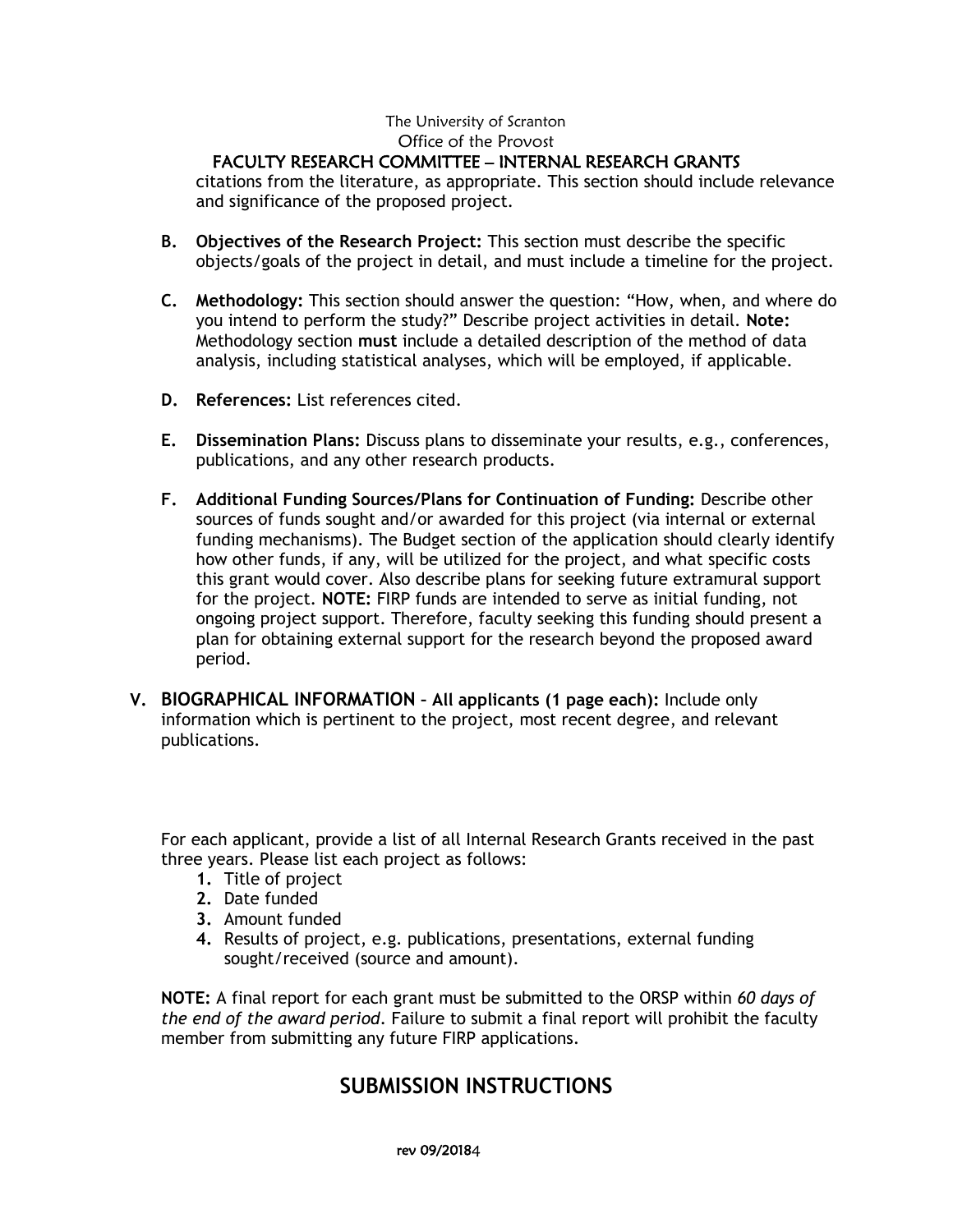**Save your completed cover sheet, budget page, and the full proposal in one complete document (either MS Word or PDF) and send it as an e-mail attachment to [linda.walsh@scranton.edu.](mailto:linda.walsh@scranton.edu)**

E-mail confirmation of receipt of your proposal will be sent. Should you not receive confirmation within two business days, please call ext. 7520.

# **REVIEW CRITERIA**

- Merit of the proposal and relationship to the discipline's body of knowledge
- Appropriateness of budget
- $\cdot$  Clarity of the proposal
- $\cdot$  Rigor of the project design
- Potential for publication or presentation
- Potential of the project for external funding or evidence that external funding is not available.
- Evidence of applicant's ongoing scholarly productivity

**Note: An Internal Research Funding application should be able to stand on its own. All proposals will be evaluated** *solely upon the information presented***. Please be certain that all criteria above (and all specific questions contained in the instructions below) are fully addressed in the body of the application.** *Failure to do so will result in rejection of the proposal.*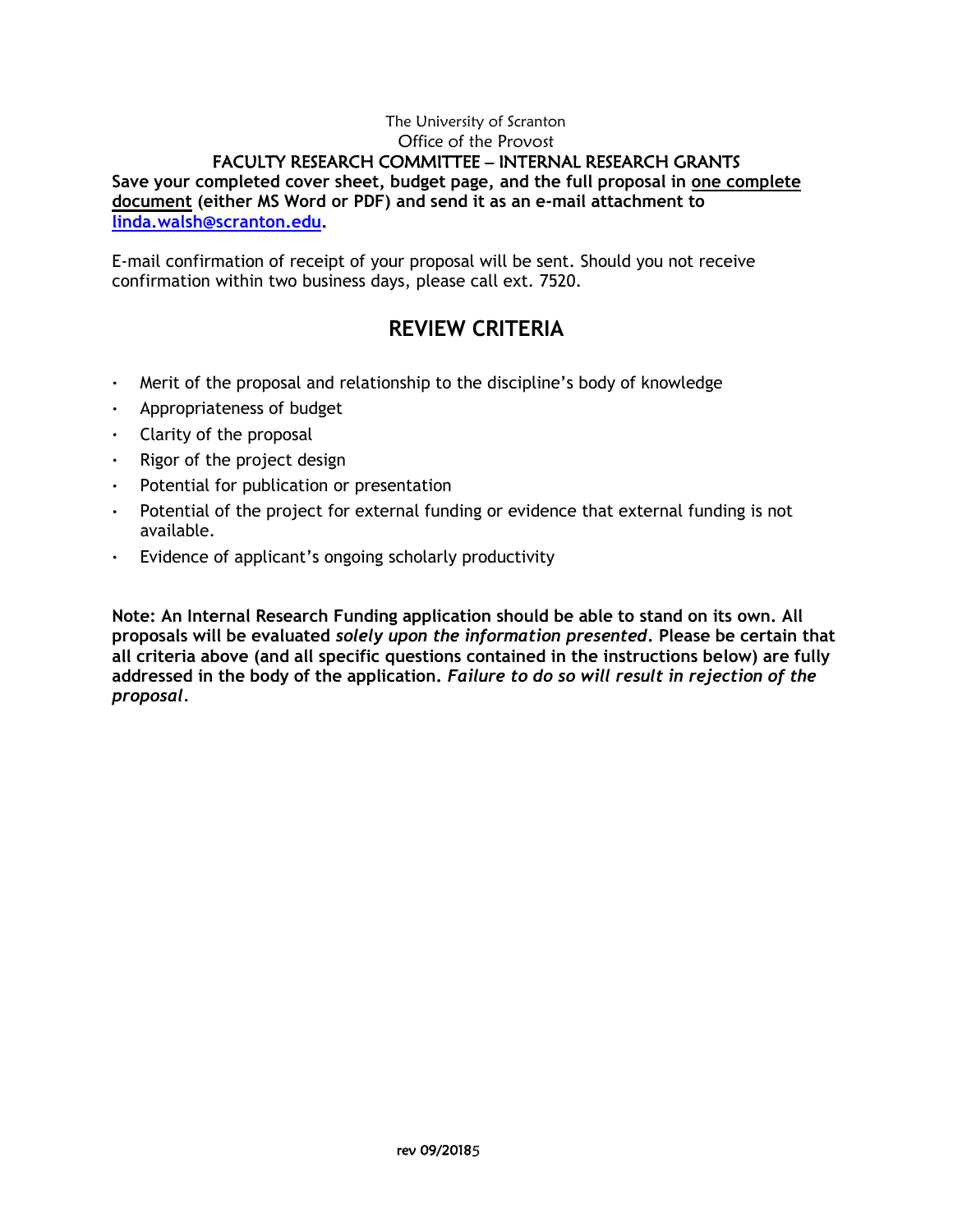*Please carefully read the Guidelines and Instructions before preparing your proposal. Proposals lacking requested details may be rejected.*

## **I. APPLICATION FORM/COVER SHEET**

APPLICANT(s):

|                         |                                                                                                | Name: ________________________Dept: _______________________Signature: ______________________________ |
|-------------------------|------------------------------------------------------------------------------------------------|------------------------------------------------------------------------------------------------------|
|                         |                                                                                                |                                                                                                      |
|                         |                                                                                                |                                                                                                      |
| Approvals (if required) | Total amount requested: \$                                                                     |                                                                                                      |
| <b>IACUC</b>            | Date Reviewed _______________<br>IRB Date Reviewed _______________<br><b>IBC</b> Date Reviewed | Date Approved _______________<br>Date Approved _______________<br>Date Approved <u>New York Bate</u> |
|                         |                                                                                                |                                                                                                      |
| <b>ABSTRACT</b>         |                                                                                                |                                                                                                      |

[Using only the space provided on this page, please enter your Abstract here. Use layman's language.]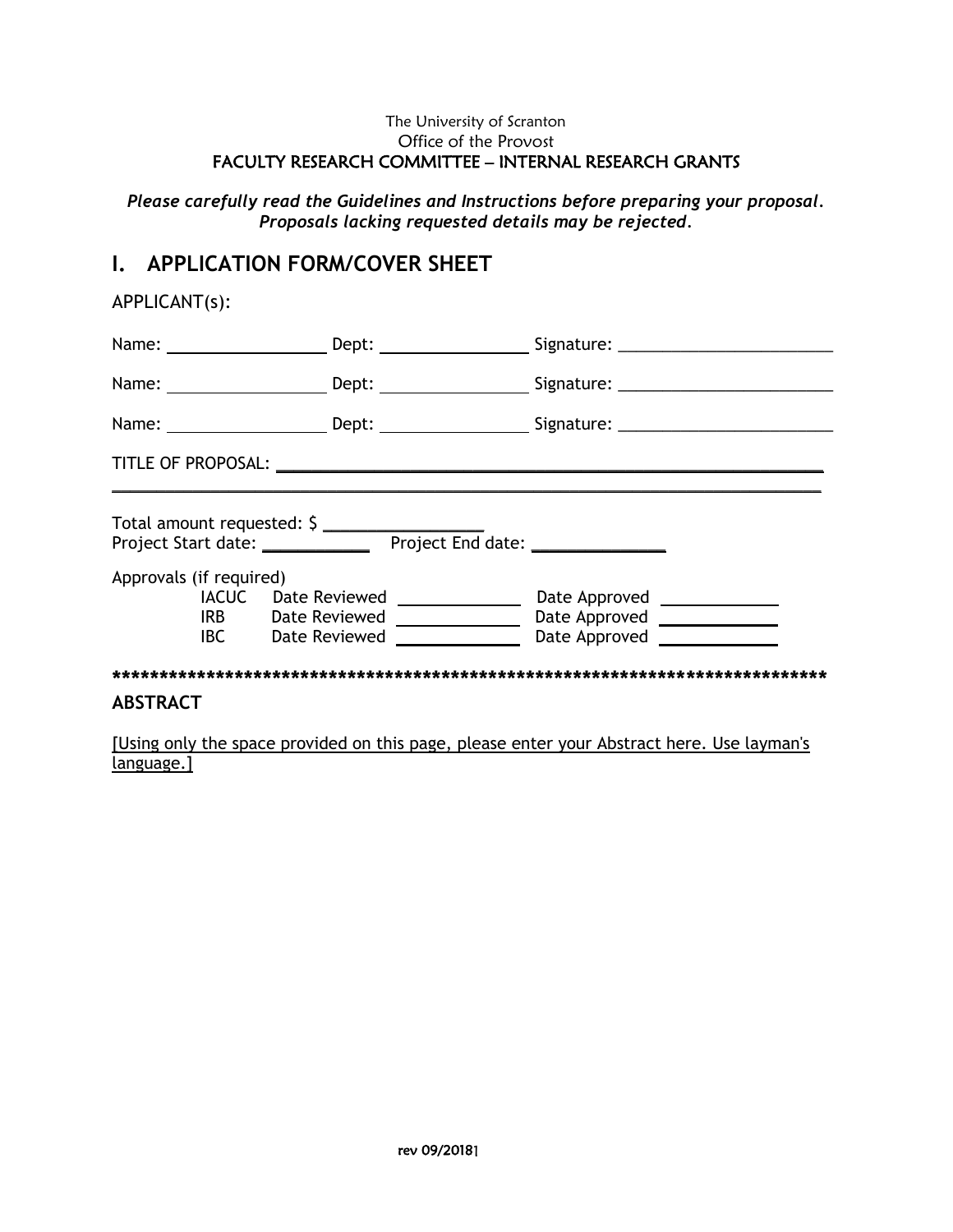**II. BUDGET**

# **Amount A. Salaries and Wages** *(students and other personnel paid through University payroll) – specify no. of hours and hourly wage* **A. Total Salaries & Wages B. FICA** *(0.0765 x total salaries and wages)* **B. Total FICA C. Consultants and other Fee-for-Service Personnel** *(personnel paid via check voucher) - specify no. of hours and hourly wage* **C. Total Consultants D. Equipment D. Total Equipment E. Supplies E. Total Supplies F. Travel** *(itemize mileage, per diem, hotel, airfare)* **F. Total Travel G. Other G. Total Other H. TOTAL PROJECT COST I. AMOUNT REQUESTED** *(Max. \$2,000 individual; \$3,000 collaborative)* **J. Subtract I from H -** *If H is greater than I, explain in Budget Justification how the additional expense will be covered.*